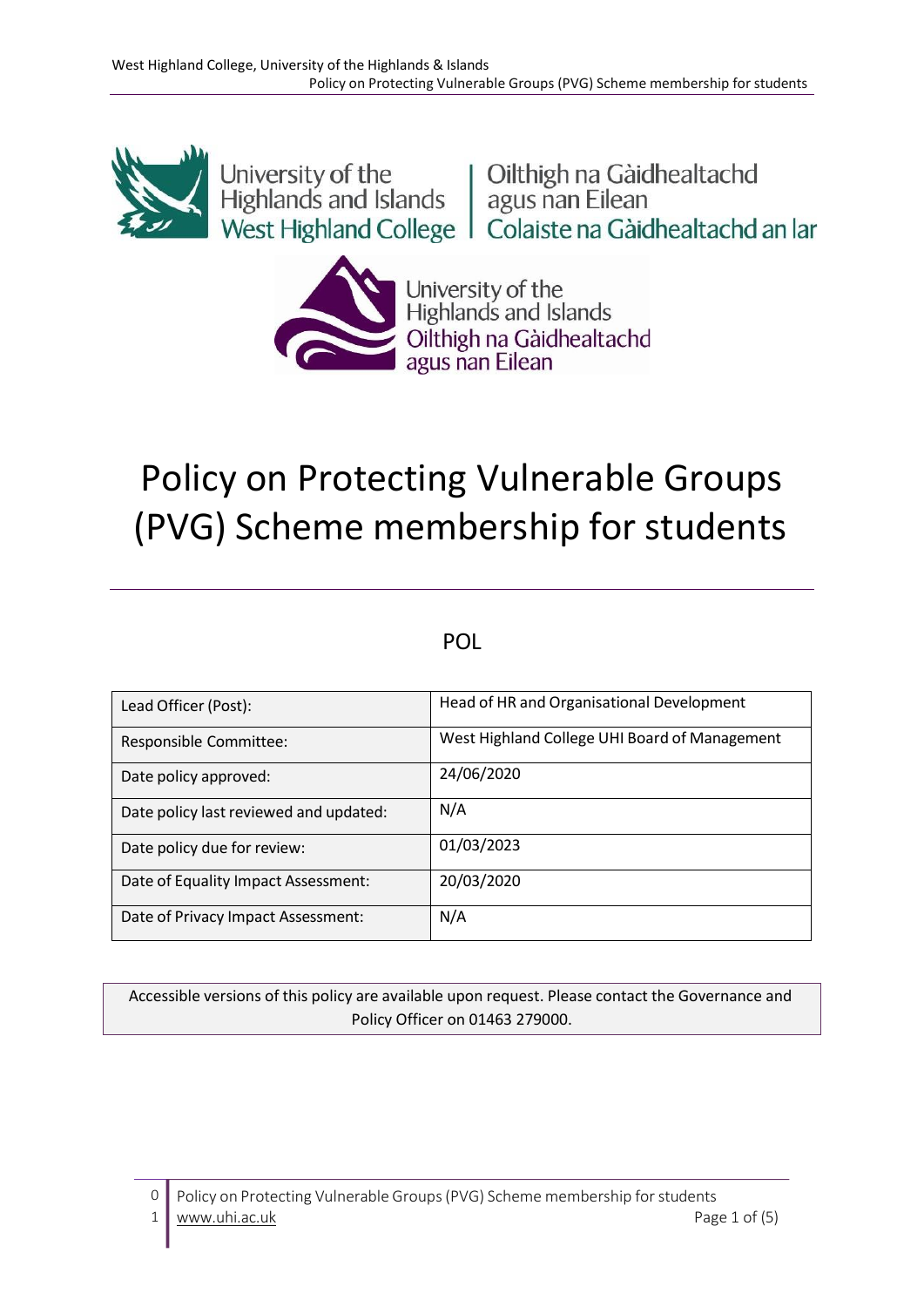# Policy Summary

| Overview                         | This policy is required to set out the position of the University of the<br>Highlands and Islands and all academic partners ("the University<br>partnership") with regard to administration of the Protecting Vulnerable<br>Groups (PVG) membership scheme for students.                                                                                                                                                                                                        |  |  |
|----------------------------------|---------------------------------------------------------------------------------------------------------------------------------------------------------------------------------------------------------------------------------------------------------------------------------------------------------------------------------------------------------------------------------------------------------------------------------------------------------------------------------|--|--|
| Purpose                          | The policy will support a consistent approach to PVG scheme membership<br>across the partnership and parity of student experience.                                                                                                                                                                                                                                                                                                                                              |  |  |
| Scope                            | The policy applies to all students, applicants and prospective applicants for<br>all University partnership courses regardless of mode or level of study.                                                                                                                                                                                                                                                                                                                       |  |  |
| Consultation                     | The policy has been developed by a group of practitioners from the<br>University partnership to ensure that best practice is reflected in the policy<br>and accompanying procedures.                                                                                                                                                                                                                                                                                            |  |  |
|                                  | The policy will be briefed to all relevant members of staff and made<br>available to students and applicants via websites and as part of the<br>application process.                                                                                                                                                                                                                                                                                                            |  |  |
| Implementation and<br>Monitoring | The University and academic partners are individually responsible for<br>ensuring that the policy and procedures are followed in their own<br>institution.                                                                                                                                                                                                                                                                                                                      |  |  |
| <b>Risk Implications</b>         | This policy will reduce risks associated with legislative obligations,<br>reputational damage and relationships with placement providers for the<br>University partnership by ensuring that best practice from across the<br>partnership is being shared and followed. This policy will reduce the risk for<br>applicants and students by guiding them to an appropriate course for their<br>personal circumstances and maximising opportunities.                               |  |  |
| Link with Strategy               | This policy supports the University partnership's commitment to provide a<br>safe and supportive learning environment for all, aligned with the Strategic<br>Theme of "Our Students", responding to the diversity of our student<br>population by enhancing inclusive practice, and widening access and<br>participation. It also aims to ensure the partnership discharges its duty of<br>care for vulnerable groups we interact with as part of the programmes we<br>deliver. |  |  |
| <b>Impact Assessment</b>         | Equality Impact Assessment: Completed March 2020 - no further action.                                                                                                                                                                                                                                                                                                                                                                                                           |  |  |
|                                  | Privacy Impact Assessment: n/a                                                                                                                                                                                                                                                                                                                                                                                                                                                  |  |  |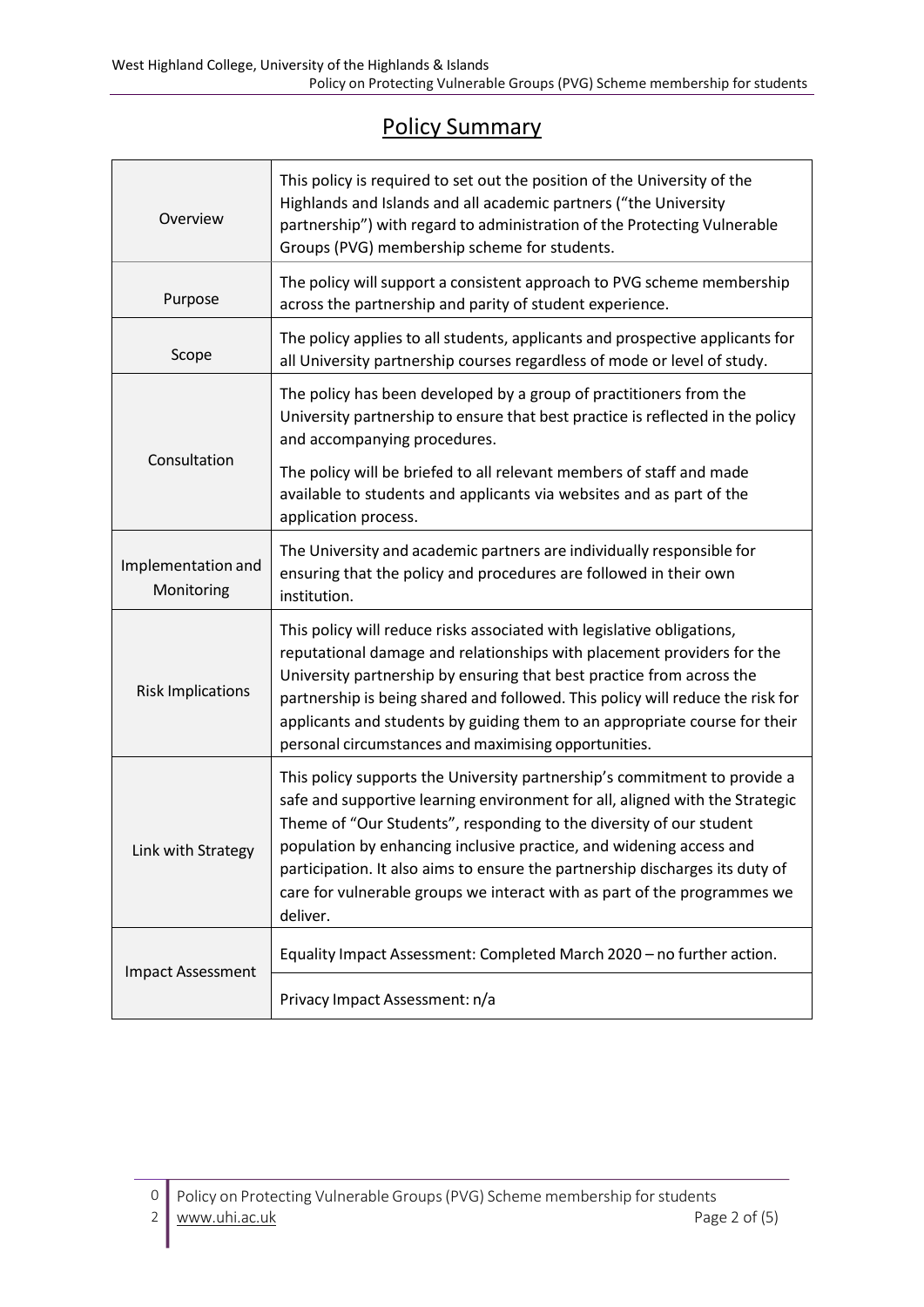## 1. Policy Statement

- 1.1 This policy supports our commitment to provide information to applicants and students about PVG Scheme membership requirements for specified programmes and to fair, transparent and consistent administration of student applications to the PVG Scheme.
- 1.2 West Highland College UHIrecognises and complies with the legal and statutory obligationsthat arise from legislation including the Protection of Children (Scotland) Act 2003, Adult Support and Protection (Scotland) Act 2007, Protection of Vulnerable Groups (Scotland) Act 2007, Children and Young People (Scotland) Act 2014 and other relevant guidance and regulations.

# 2. Definitions

- 2.1 **Protecting Vulnerable Groups (PVG) Scheme:** The Protecting Vulnerable Groups (PVG) Scheme helps make sure people whose behaviour makes them unsuitable to work with children and/or protected adults and cannot d[o 'regulated work' w](https://www.mygov.scot/pvg-scheme/types-of-work-covered-by-pvg/)ith these vulnerable groups.
- 2.2 **Disclosure Scotland**: An executive agency of the Scottish Government that provides disclosure services and the PVG membership scheme for employers and voluntary organisations.
- 2.3 **Regulated work**: There are two types of regulated work work with children and work with protected adults. Regulated work is usually jobs including: caring responsibilities, teaching, providing personal services and working directly with children and/or protected adults.
- 2.4 **Listed status:** Disclosure Scotland keeps a list of people unsuitable to do regulated work with children and a list of people unsuitable to work with protected adults. The lists are separate, although people can be on both lists. If Disclosure Scotland adds someone to one or both of these lists, it is known as being 'listed'.
- 2.5 **Children**: Any individual under the age of eighteen years old.
- 2.6 **Protected Adults**: An individual aged 16 or over who is provided with (and thus receives) a type of care, support or welfare service.
- 2.7 **Criminal convictions:** If you have been found guilty of committing a crime this conviction may be disclosed as part of the PVG Scheme application.

The three categories of convictions that will be disclosed are: All unspent convictions; spent convictionsfor offencesthat are disclosed according to rules; and spent convictionsfor offences that must be disclosed. Further information is available on the [Disclosure Scotland website.](https://www.mygov.scot/convictions-higher-disclosures/)

#### 3. Purpose

- 3.1. This policy sets out how the University partnership complies with our legislative duties related to the Protection of Vulnerable Groups (Scotland) Act 2007 in relation to education provision.
- 3.2. Where our staff and students interact with members of vulnerable groups, we fully comply with the law and uphold the standards expected in the education sector.
- 3.3. This policy is guided by the following principles:
	- 3.3.1 We will require students to apply for PVG Scheme membership only where it is necessary and required by the relevant legislation.
	- 3.3.2 Information will be processed and handled sensitively and confidentially, ensuring full compliance with Data Protection legislation.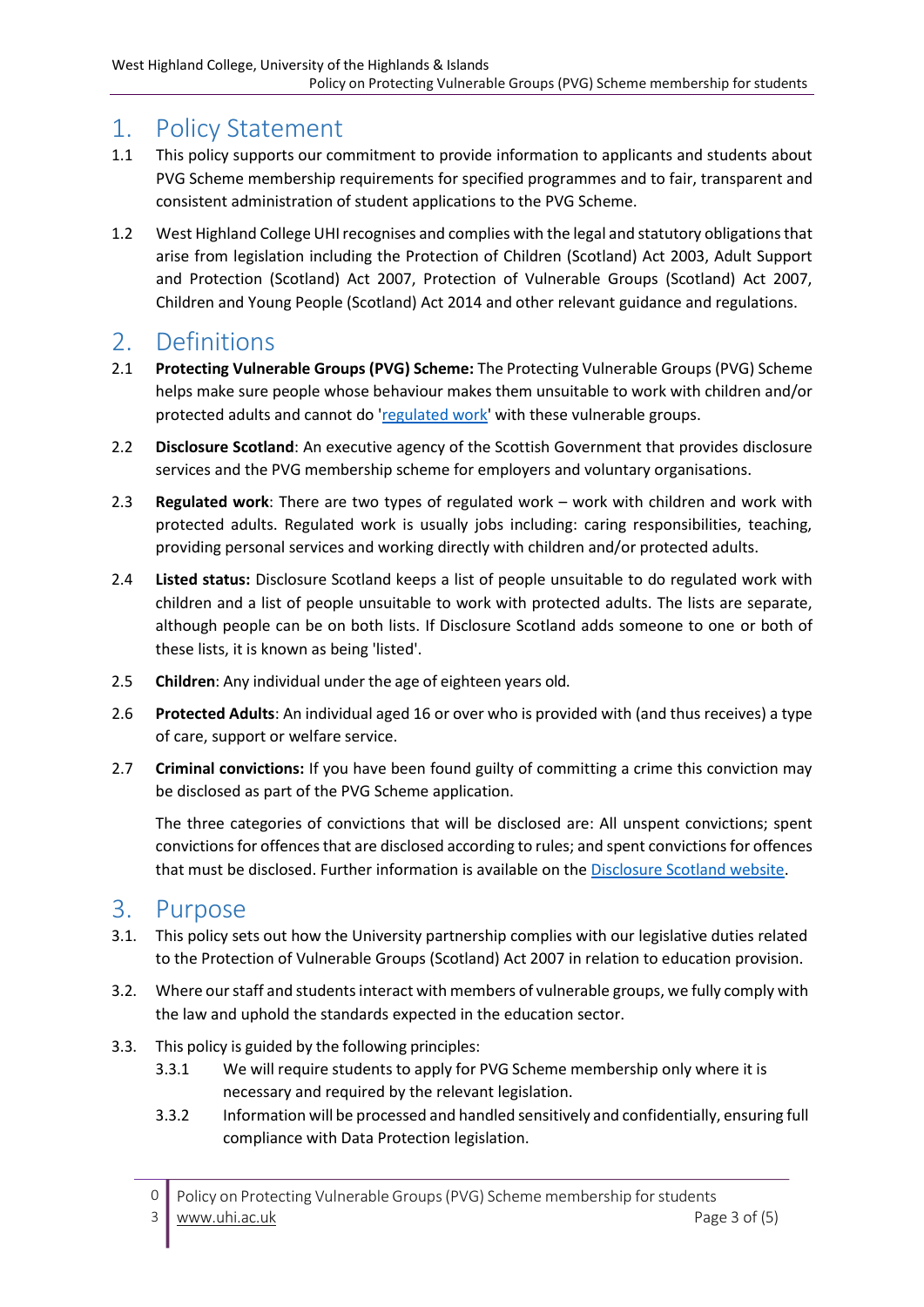- 3.3.3 Having a criminal record will not necessarily prevent participation in a course. Please see 3.5 for further information.
- 3.4 The University partnership hastwo categories of course subject to PVG Scheme membership:
	- 3.4.1 Category 1: Courses where PVG Scheme membership is required to successfully achieve target qualification, where there is guaranteed contact with vulnerable groups in key elements of the course. If the applicant is listed (i.e. not not allowed to work with one or both of the vulnerable groups) the applicant/student will be unable to achieve target qualification and may be unable to enrol or required to leave the course.
	- 3.4.2 Category 2: Courses where PVG Scheme membership is required for specific optional modules/units, where there is guaranteed contact with vulnerable groups in optional module/unit(s), but an alternative pathway exists to achieve target qualification. If the applicant/student is listed (i.e. not allowed to work with one or both of the vulnerable groups) applicant/student will not be able to enrol on specific optional modules/units.
- 3.5 Where an applicant is not listed but has criminal convictions that are disclosed as part of the PVG Scheme membership process, a risk assessment will be carried out that will ascertain the applicant's suitability for the course and a future career in the relevant area.

Access to a full range of placement opportunities is subject to the outcome of the PVG Scheme application, which may disclose previous criminal convictions.

#### 4 Scope

- 4.1 This policy applies to the University and all academic partners.
- 4.2 This policy applies to all applicants and students regardless of level or mode of study.

#### 5 Exceptions

5.1 This policy does not apply to staff and recruitment to vacancies. Information on staff PVG processes can be obtained from the relevant Human Resources department.

#### 6 Notification

- 6.1 The policy and related information will be published on our website and course pages where Category 1 or Category 2 PVG Scheme membership conditions apply.
- 6.2 Staff will be made aware of this policy and any associated guidance through team meetings and information being cascaded from senior management teams.

# 7 Roles and Responsibilities

- 7.1 West Highland College UHI's Board of Management is responsible for approving the policy and ensuring its legal compliance.
- 7.2 Principals and Senior Management Teams are responsible for overseeing operational compliance with the policy, and cascading information to appropriate teams.
- 7.3 Line managers are responsible for supporting relevant staff to follow the policy in their day-today role.